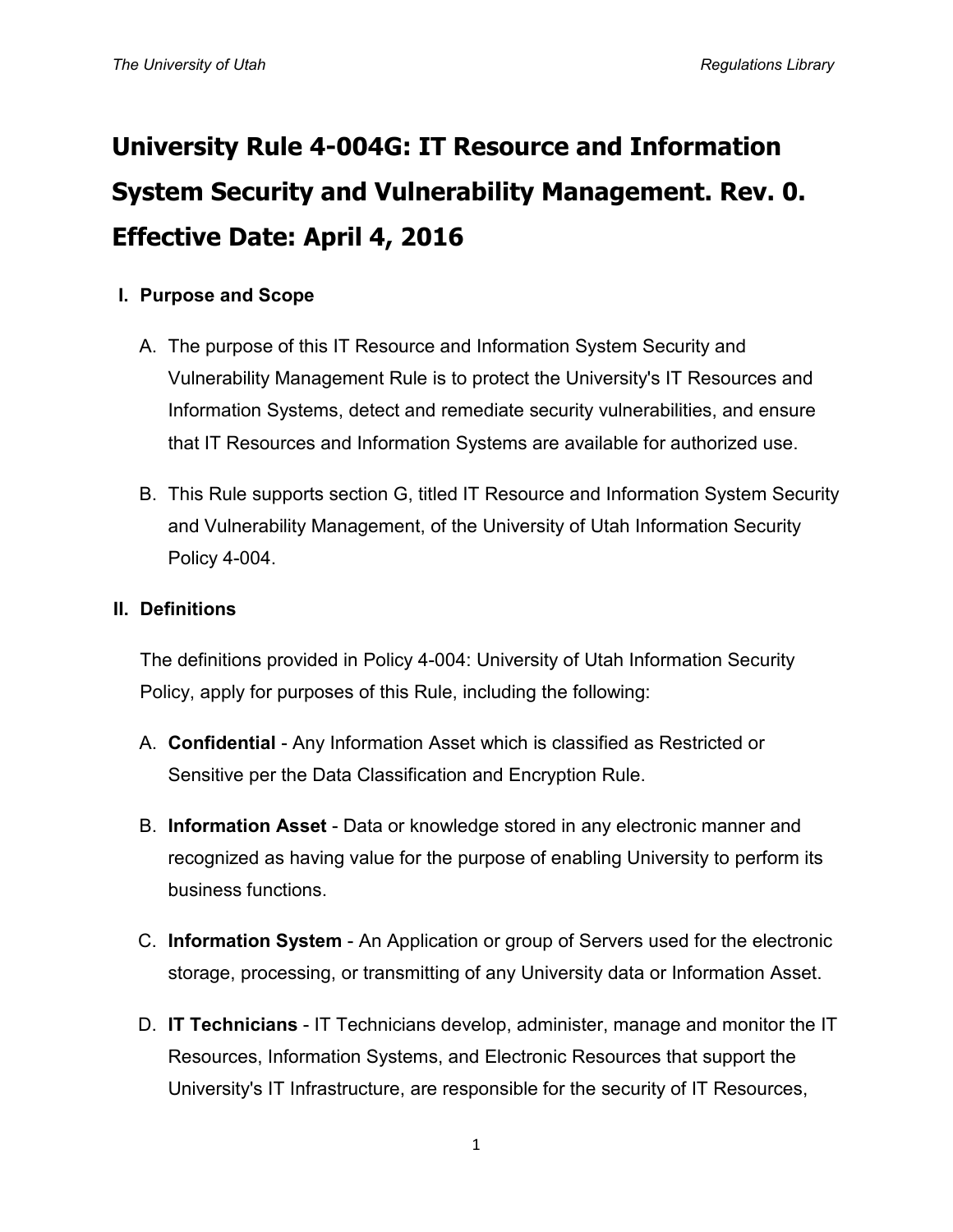Information Systems, and Electronic Resources they manage, and assure that security-related activities are well documented and completed in a consistent and auditable manner.

- E. **IT Resource** A Server, Workstation, Mobile Device, medical device, networking device, web camera or other monitoring device, or other device/resource that is a) owned by the University or used to conduct University business regardless of ownership; b) connected to the University's network; and/or c) that is creating, accessing, maintaining, or transmitting Information Assets and used for electronic storage, processing, or transmitting of any data or information.
- F. **Mobile Code** Software transferred between IT Resources and executed on a local system without explicit installation or execution by the recipient. Examples include, but are not limited to, scripts such as JavaScript or VBScript, Java applets, ActiveX controls, Flash, and macros embedded in Microsoft Office documents.
- G. **User** Any person, including students, staff, faculty, permanent and temporary employees, contractors, vendors, research collaborators, and third party agents, who accesses any University Electronic Resources, Information Systems, and/or IT Resources.

### **III. Rule**

- A. IT Resource Classifications
	- 1. The University will classify IT Resources by type based on the ownership, function, and physical location.
	- 2. The University will analyze the physical surroundings of IT Resources to prevent and preclude unauthorized access, and limit the ability of unauthorized persons to view Confidential information.
- B. Anti-Virus and Endpoint Security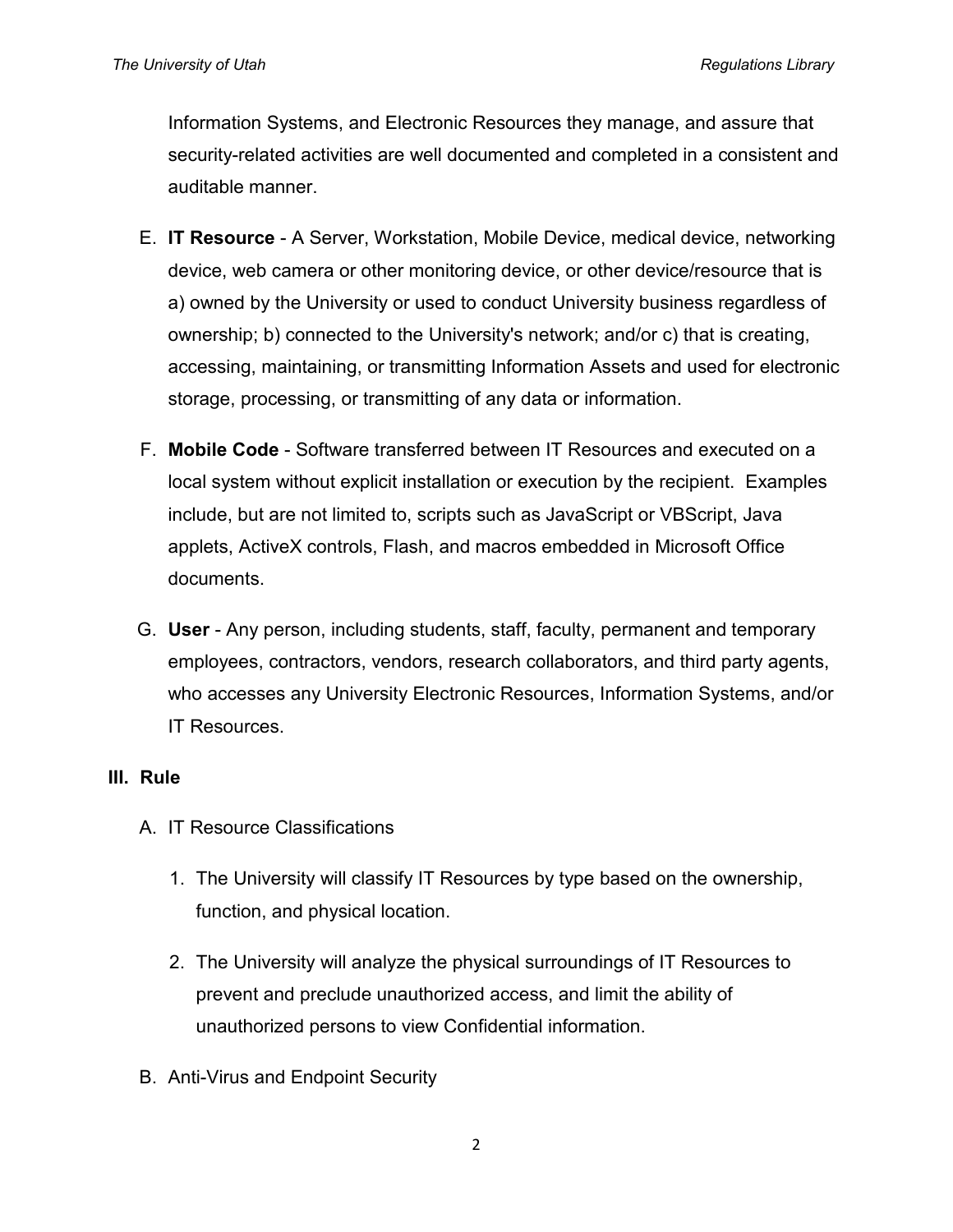To protect the confidentiality, integrity and availability of IT Resources, Information Systems, and Information Assets, the University implements antimalware detection, prevention, and recovery controls. The following controls will be implemented:

- 1. The use and/or installation of unauthorized software shall be strictly prohibited.
- 2. Periodic Information Asset and software inventory reviews will be conducted to detect the presence of unapproved files and unauthorized software installations.
- 3. Anti-malware and/or endpoint security tools shall be installed and configured to automatically update regularly on all IT Resources and Information Systems.
- 4. Anti-malware and/or endpoint security scanning must be configured to run automatically.
- 5. IT Technicians should subscribe to reputable sources to receive notifications for warning bulletins, and notifications to differentiate between hoaxes and verifiable malicious codes.
- C. Vulnerability Management
	- 1. To assess and apply appropriate security patches that impact IT Resources and Information Systems, the University will monitor vendor and third-party sources for updated vulnerability information and distribute pertinent patch information to responsible parties without unreasonable delay.
	- 2. The University will utilize automated assessment tools to identify vulnerabilities or configuration issues on all IT Resources and Information Systems connected to the University's network.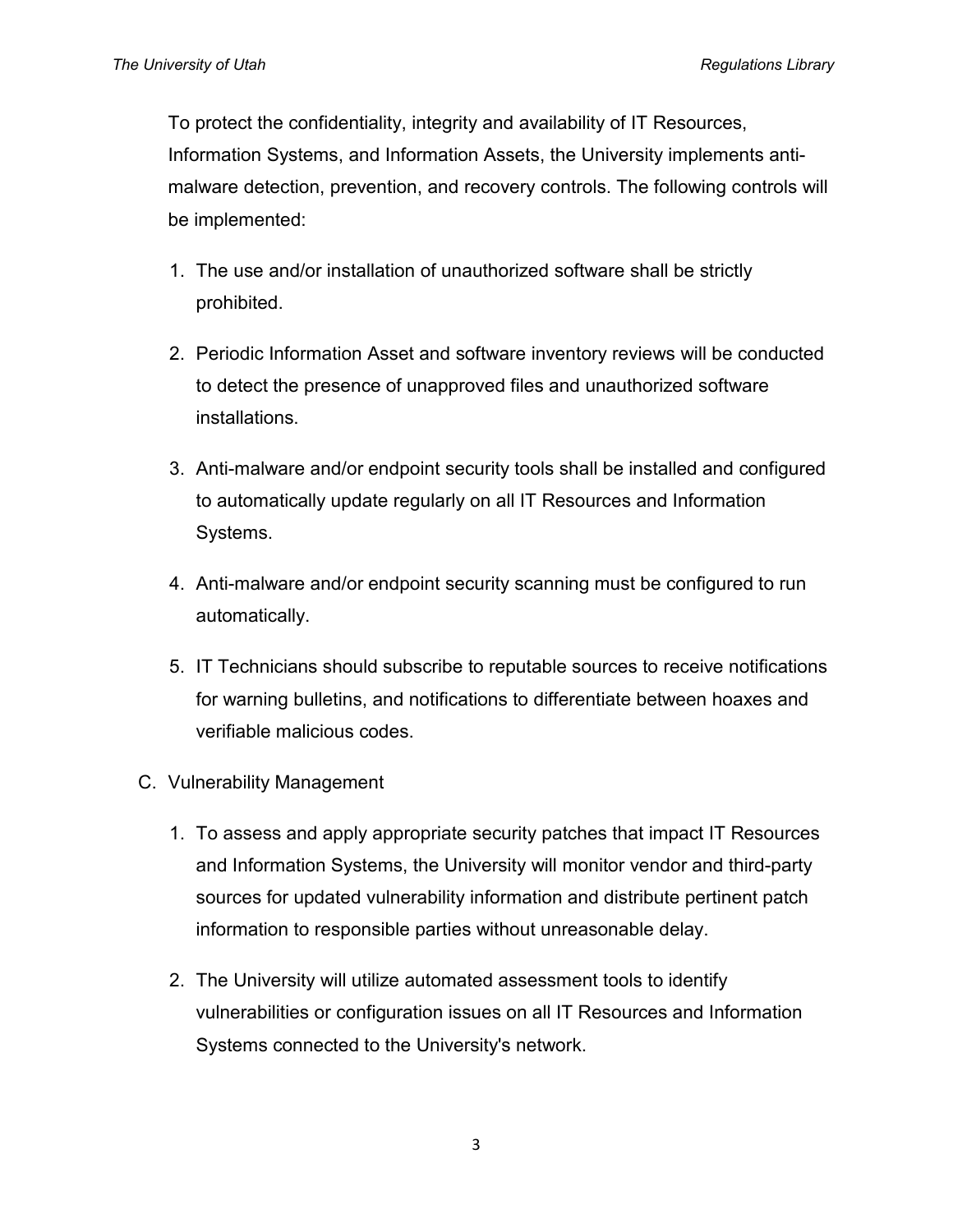- 3. The University will classify vulnerabilities according to the following severity levels, and align these classifications with proprietary vulnerability management tool scores as appropriate:
	- a. Urgent The "Urgent" classification applies to broad threats to the University or remotely exploitable vulnerabilities through which an intruder can easily gain control of numerous Information Systems, gain full read and write access to files, remotely execute commands, exploit backdoors, or cause wide-spread service interruption. Intruders can easily gain control of the host, which can lead to the compromise of the University's entire network security. Vulnerabilities assigned a rating of "Urgent" must be remediated within 72 hours of discovery.
	- b. Critical The "Critical" classification applies to vulnerabilities through which an intruder can possibly gain control of one or more Information Systems, gain full read access to files, potential backdoors, a listing of all the users on the host, or there may be potential leakage of Confidential information. This includes local exploits where the risk of compromise is not as high as an Urgent vulnerability. Vulnerabilities assigned a rating of "Critical" must be remediated within 15 days of discovery.
	- c. Serious The "Serious" classification applies to vulnerabilities that may allow an intruder to gain access to a partial disclosure of file contents, access to certain files on the host, directory browsing, disclosure of filtering rules and security mechanisms, denial of service attacks, and unauthorized use of services, such as mail-relaying. Intruders may be able to gain access to specific information stored on the host, including security settings. This could result in potential misuse of the host by intruders. Vulnerabilities assigned a rating of "Serious" must be remediated within 30 days of discovery.
	- d. Medium The "Medium" classification applies to vulnerabilities that may allow an intruder to gain access to Information Assets stored on an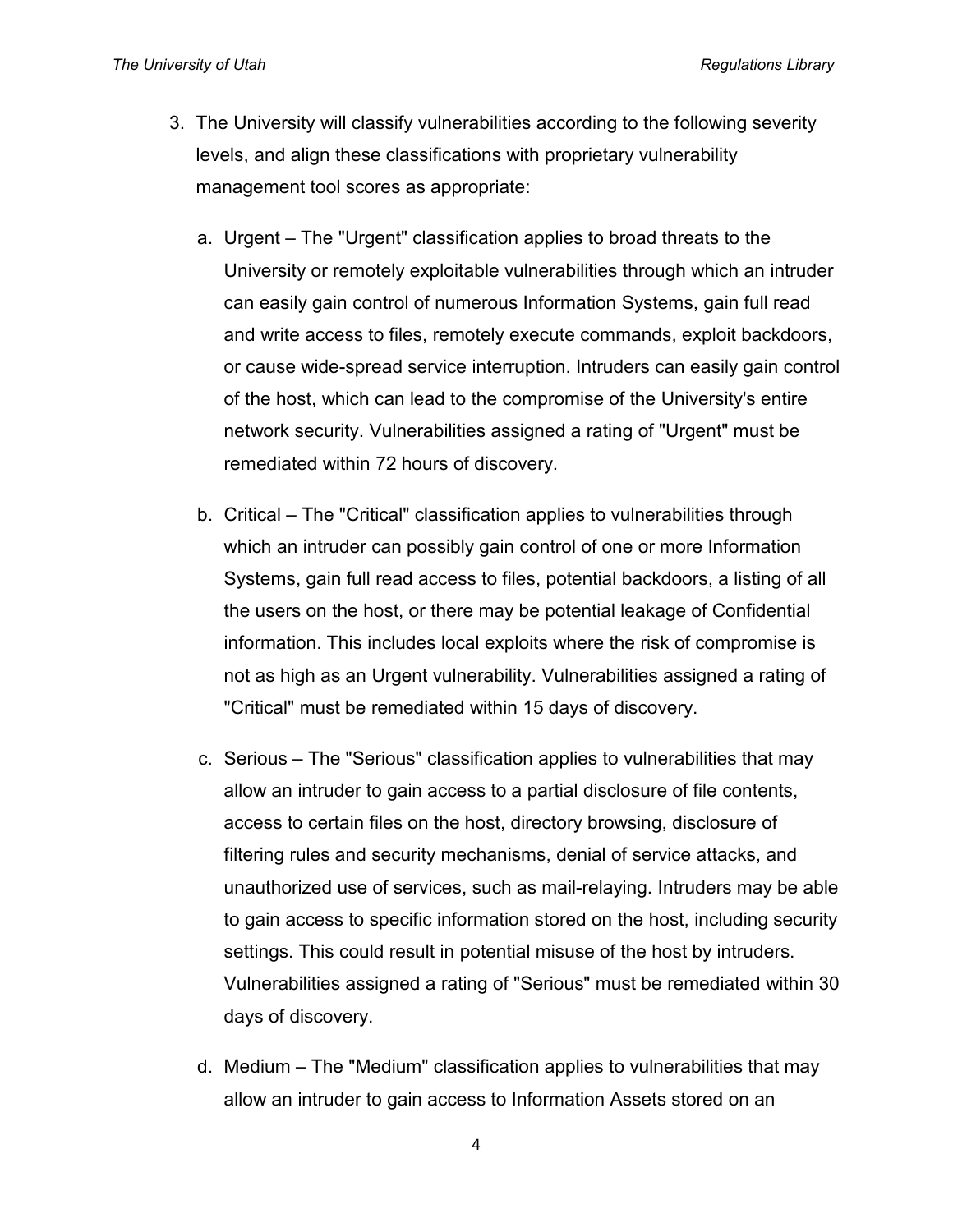Information System, or collect sensitive information from the host, such as the precise version of software installed. With this information, intruders can easily exploit known vulnerabilities specific to software versions. Vulnerabilities assigned a rating of "Medium" must be remediated within 60 days of discovery.

- e. Low The "Low" classification applies to vulnerabilities that do not pose an immediate threat to the University Information Systems. Intruders can collect information about the host (open ports, services, etc.) and may be able to use this information to find other vulnerabilities. Vulnerabilities assigned a rating of "Low" should be remediated within 90 days of discovery.
- 4. In a situation where a patch cannot be installed due to incompatibility with an IT Resource or Information System, testing requirements, or other pertinent patching limitations, an exception must be filed within the same required timeframe for remediation.
- D. Patch Management
	- 1. When a vendor releases a patch or update to repair a security-related control, the release shall be considered an implicit vulnerability notification and risk mitigation shall be taken.
	- 2. All patch and update procedures shall be conducted in accordance with the University's Change Management Rule and Procedures.
	- 3. IT Technicians should install patches on a non-production system, if available, to verify that the security patch will not adversely impact system functionality.
	- 4. Software assets shall be inventoried to ensure that known vulnerabilities can be readily identified by IT Technicians tasked with vulnerability management.

5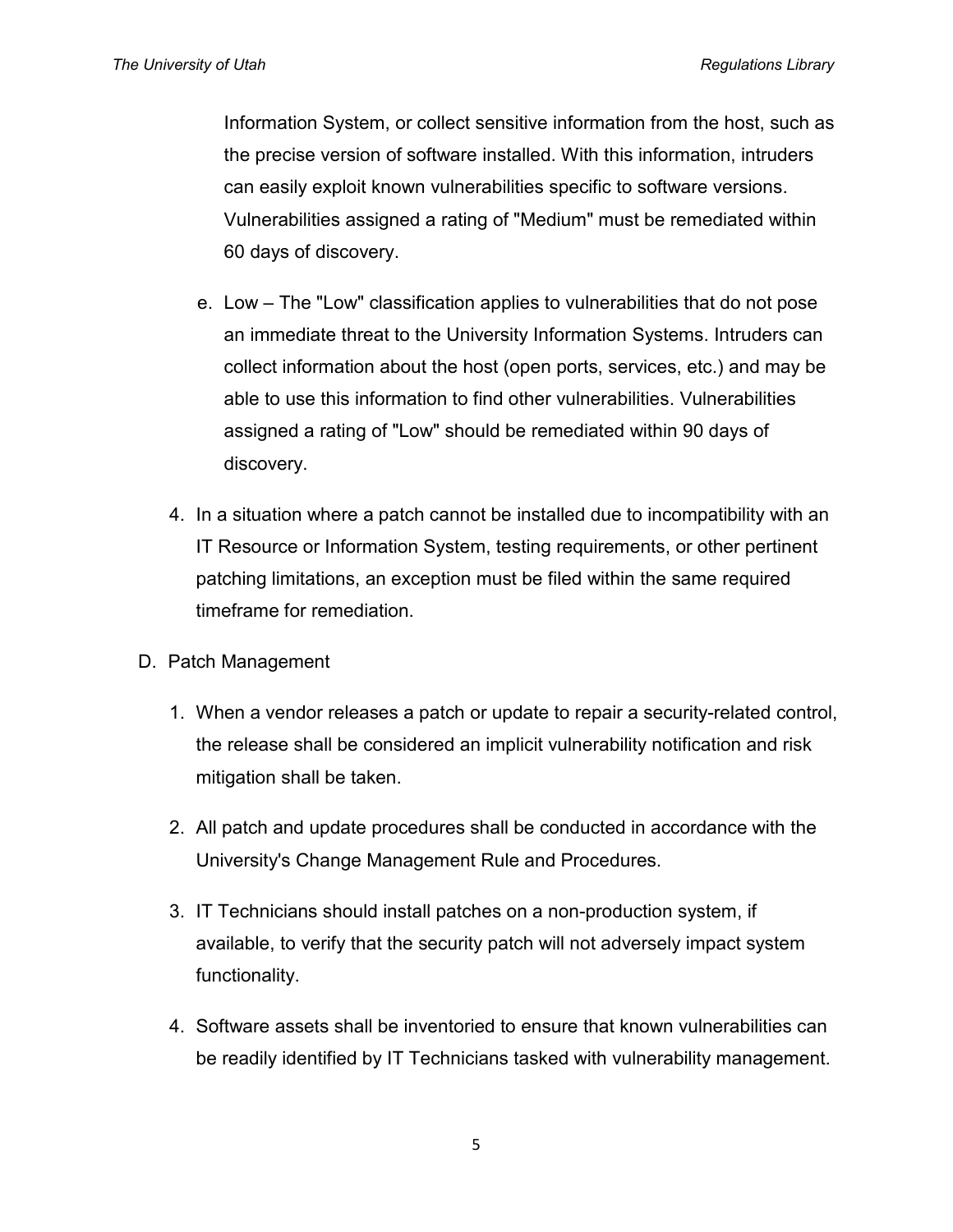- 5. IT Resources and Information Systems shall be hardened in accordance with applicable industry best security practices prior to release into the production environments.
- 6. Mitigation procedures shall be put into place in the event that vulnerabilities are exploitable and/or exploited before they can be removed from the environment.
- 7. When appropriate, security monitoring and scanning tools shall be used to verify that remediation activities have been performed and a new vulnerability baseline shall be created.
- 8. Configuration procedures, hardening scripts, inventories, etc. shall be updated as required to reflect the current IT Resource or Information System state (after the vulnerability has been remediated). Procedures shall prevent new IT Resources and Information Systems from being deployed with existing vulnerabilities.
- E. Operating System Access Controls

To prevent unauthorized access to IT Resources and Information System operating systems, the University will implement the following controls for ensuring a secured log-on procedure:

- 1. Provide appropriate means for authenticating authorized Users
- 2. Limit the number of unsuccessful log-on attempts
- 3. Record unsuccessful log-on attempts
- 4. Auto-lock and/or auto-logoff sessions due to inactivity
- 5. Issue alarms when security requirements are breached
- F. Mobile Code Controls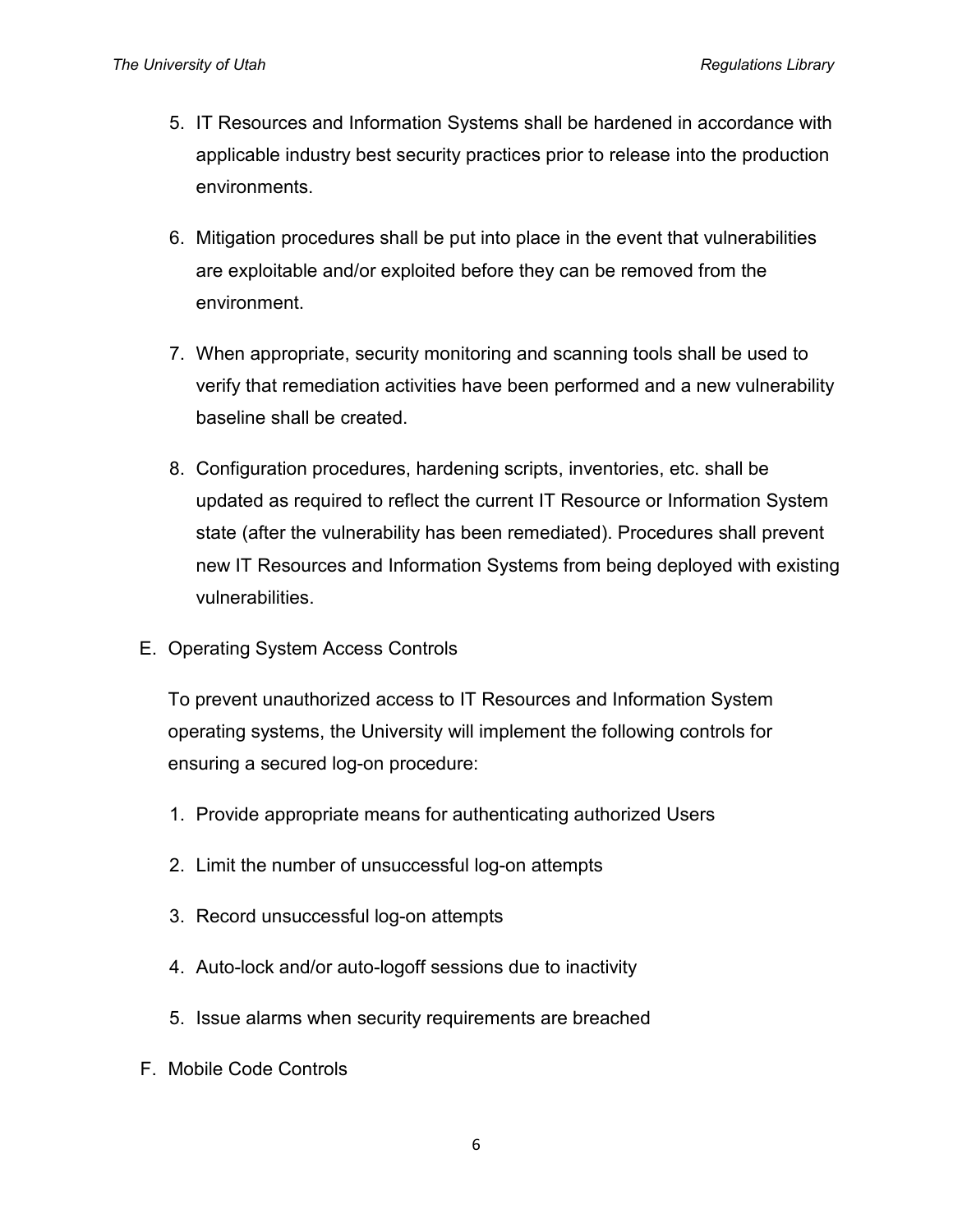- 1. To protect against mobile code performing unauthorized actions, the following controls should be considered:
	- a. Manage the use of mobile code where it is prohibited
	- b. Manage the receipt of mobile code where it is prohibited
	- c. Control the resources available to mobile code access
	- d. Employ encryption controls to uniquely authenticate mobile code

*[Note: Parts IV-VII of this Rule (and all other University Regulations) are Regulations Resource Information--the contents of which are not approved by the Academic Senate or Board of Trustees, and are to be updated from time to time as determined appropriate by the cognizant Policy Officer and the Institutional Policy Committee, as per [Policy 1-001](http://regulations.utah.edu/general/1-001.php) and [Rule 1-001.](http://regulations.utah.edu/general/rules/R1-001.php)]*

# **IV. Rules, Procedures, Guidelines, Forms and other Related Resources**

A. Rules

[reserved]

B. Procedures

Procedure: [Support for 4-004G:](https://regulations.utah.edu/it/Procedures/p4-004g.php) IT Resource and Information System Security and Vulnerability Management

C. Guidelines

[reserved]

D. Forms

[reserved]

- E. Other related resource materials [reserved]
- **V. References**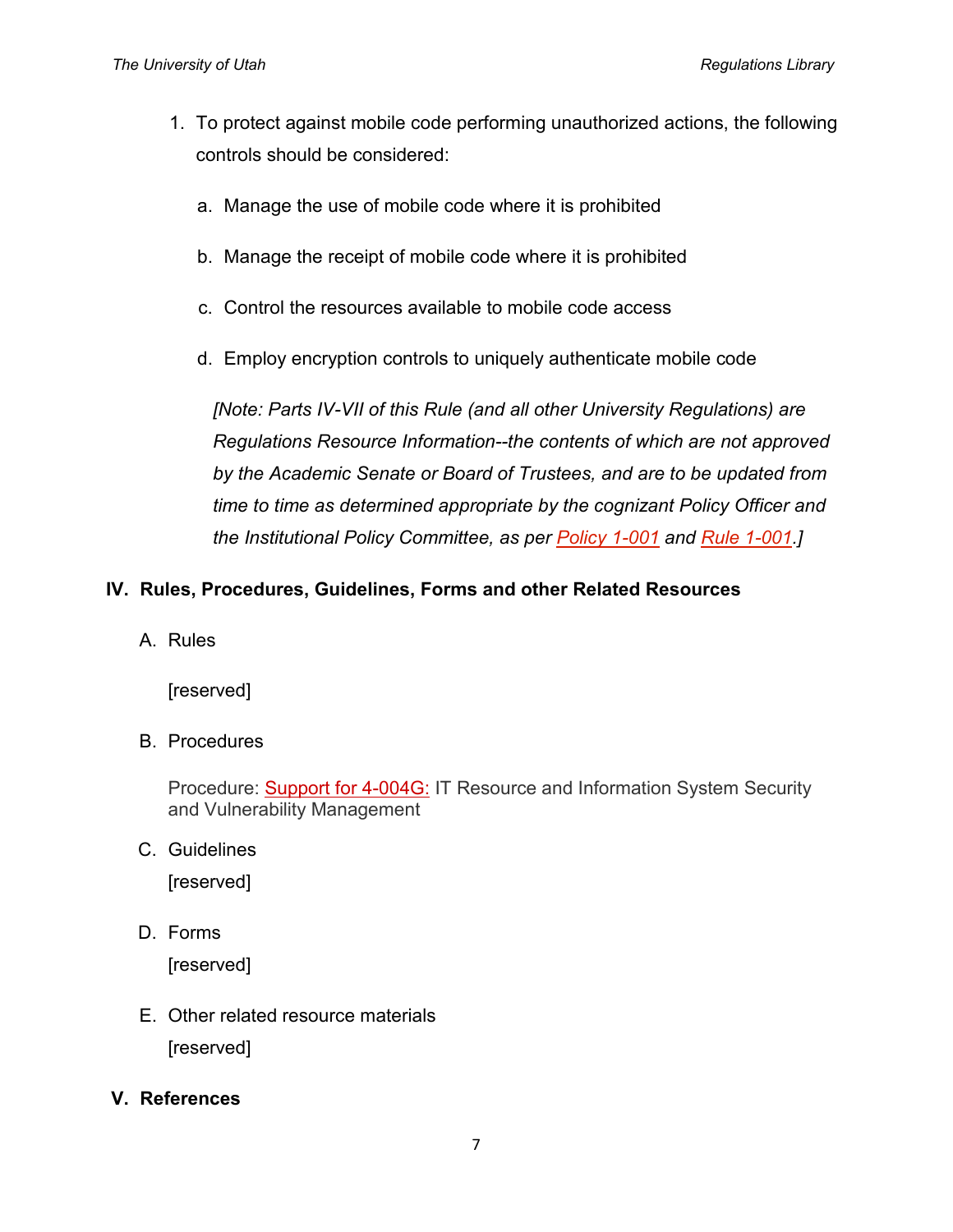- A. [45 C.F.R. 164:](http://www.gpo.gov/fdsys/pkg/CFR-2011-title45-vol1/pdf/CFR-2011-title45-vol1-part164.pdf) Health Insurance Portability and Accountability Act (HIPAA): Security and Privacy
- B. [Family Educational Rights and Privacy Act of 1974](http://www2.ed.gov/policy/gen/guid/fpco/ferpa/index.html) ("FERPA", 20 U.S.C. § 1232g)
- C. [Federal Information Security Management Act of](http://www.dhs.gov/federal-information-security-management-act-fisma) 2002 ("FISMA", 44 U.S.C. § 3541)
- D. ISO 27002:2013, Information Technology Security Techniques Code of Practice for Information Security Controls
- E. [NIST 800 Series,](http://csrc.nist.gov/publications/PubsSPs.html) Federal Information Security Standards
- F. [Policy 3-070:](http://regulations.utah.edu/administration/3-070.php) Payment Card Acceptance
- G. [Policy 4-001:](http://regulations.utah.edu/it/4-001.php) University Institutional Data Management
- H. [Policy 4-003:](http://regulations.utah.edu/it/4-003.php) World Wide Web Resources Policy
- I. [Policy 5-111:](http://regulations.utah.edu/human-resources/5-111.php) Disciplinary Actions and Dismissal of Staff Employees
- J. [Policy 6-400:](http://regulations.utah.edu/academics/6-400.php) Code of Student Rights and Responsibilities
- K. [Policy 6-316:](http://regulations.utah.edu/academics/6-316.php) Code of Faculty Rights and Responsibilities
- L. [Pub. 111-5, Division A, Title XIII, Subtitle D:](http://www.hhs.gov/ocr/privacy/hipaa/understanding/coveredentities/hitechact.pdf) Health Information Technology for Economic and Clinical Health Act (HITECH Act)
- M. [Omnibus HIPAA Rule:](http://www.gpo.gov/fdsys/pkg/FR-2013-01-25/pdf/2013-01073.pdf) 45 CFR Parts 160 and 164 Modifications to the HIPAA Privacy, Security, Enforcement, and Breach Notification Rules Under the HITECH Act and the Genetic Information Nondiscrimination Act; Other Modifications to the HIPAA Rules; Final Rule

### **VI. Contacts**

A. The designated contact Officials for this Policy are: